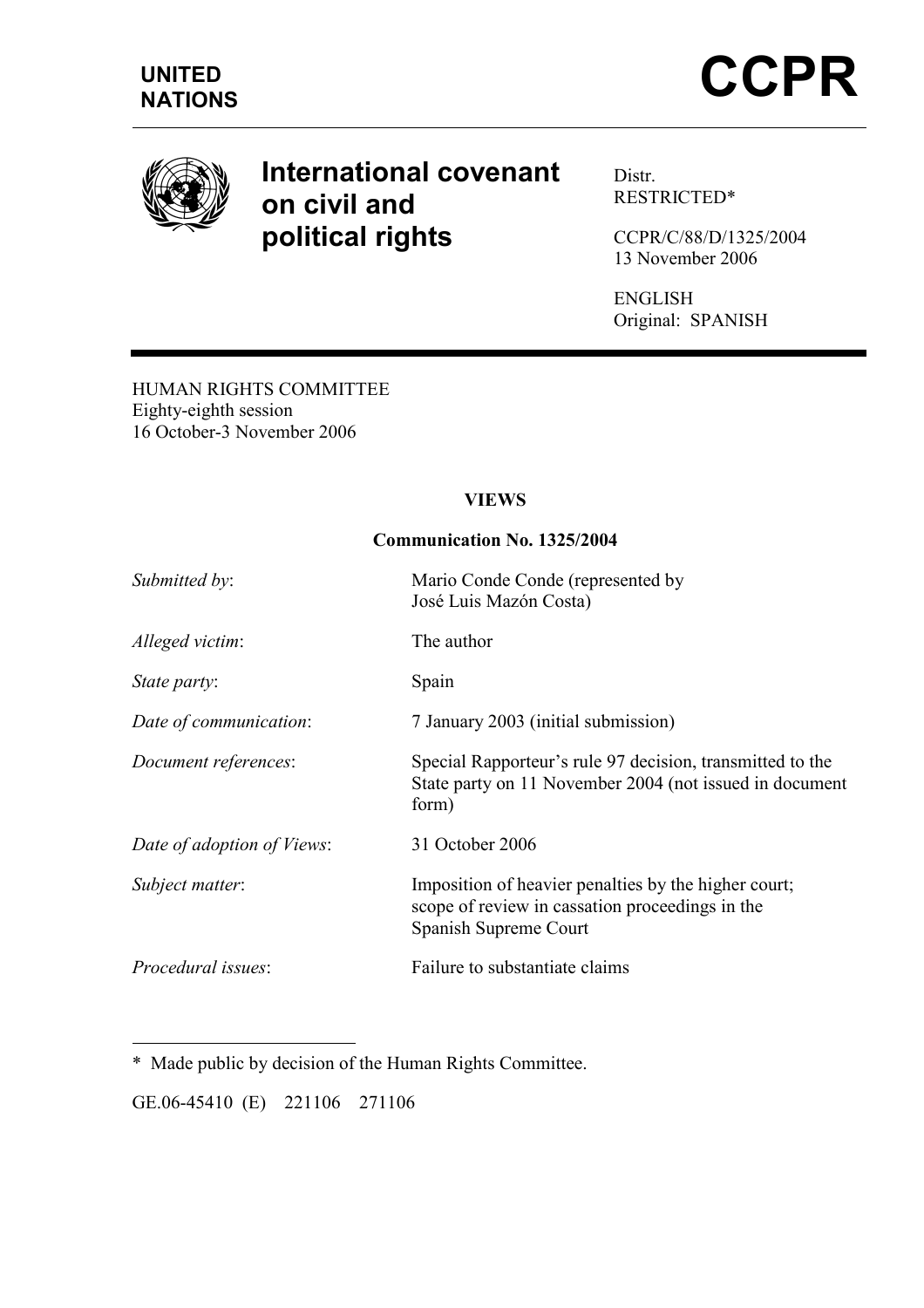CCPR/C/88/D/1325/2004 page 2

| Substantive issues:       | Right to have sentence and conviction reviewed by<br>a higher court |
|---------------------------|---------------------------------------------------------------------|
| Articles of the Covenant: | 14, paragraph 5                                                     |
|                           |                                                                     |

Articles of the Optional Protocol: 2

 On 31 October 2006, the Human Rights Committee adopted the annexed text as the Committee's Views under article 5, paragraph 4, of the Optional Protocol in respect of communication No. 1325/2004.

## [ANNEX]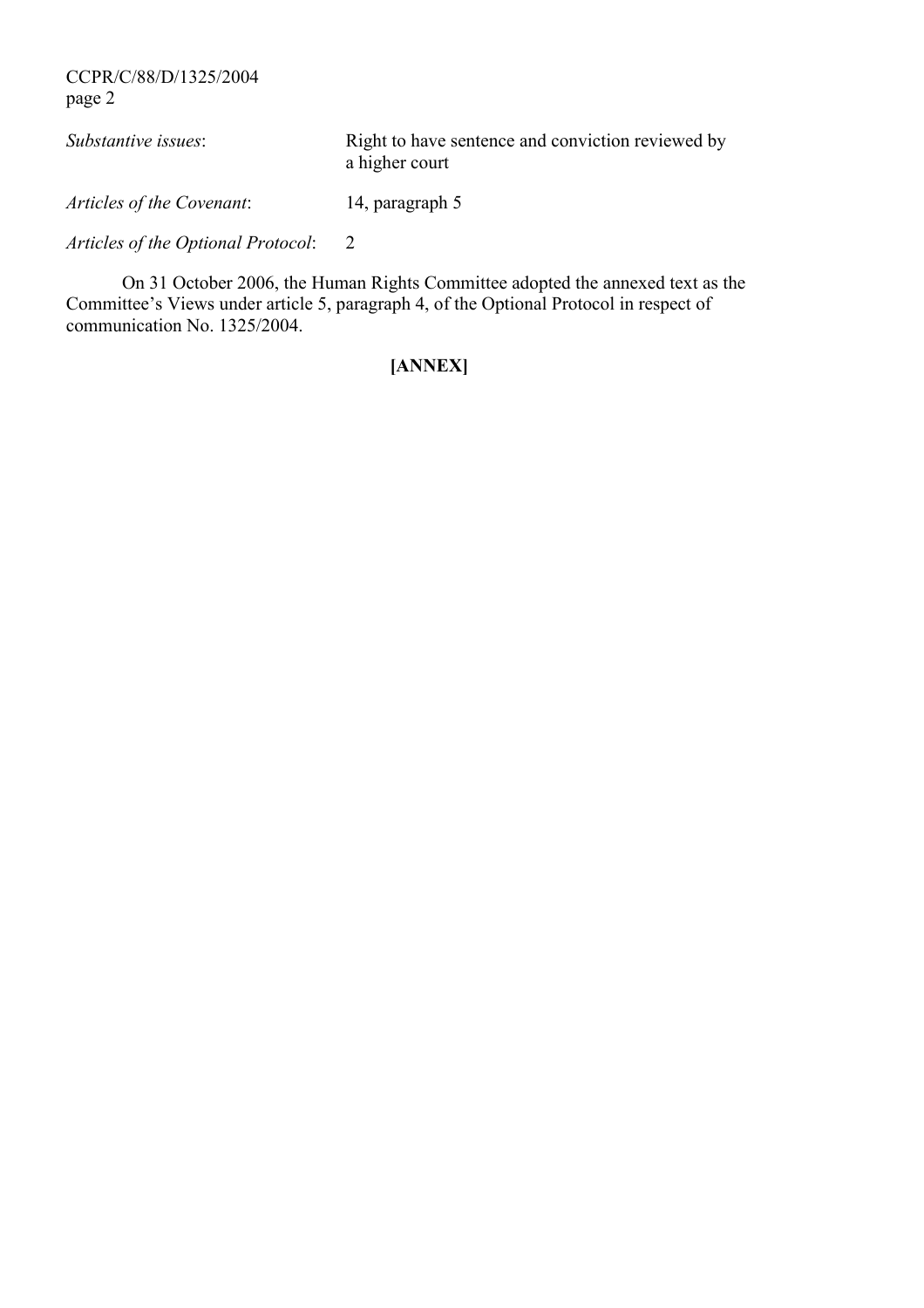#### Annex

#### VIEWS OF THE HUMAN RIGHTS COMMITTEE UNDER ARTICLE 5, PARAGRAPH 4, OF THE OPTIONAL PROTOCOL TO THE INTERNATIONAL COVENANT ON CIVIL AND POLITICAL RIGHTS

#### Eighty-eighth session

#### concerning

#### Communication No. 1325/2004\*

| Submitted by:          | Mario Conde Conde (represented by<br>José Luis Mazón Costa) |
|------------------------|-------------------------------------------------------------|
| Alleged victim:        | The author                                                  |
| <i>State party:</i>    | Spain                                                       |
| Date of communication: | 7 January 2003 (initial submission)                         |

The Human Rights Committee, established under article 28 of the International Covenant on Civil and Political Rights,

Meeting on 31 October 2006,

Having concluded its consideration of communication No. 1325/2004, submitted on behalf of Mario Conde Conde under the Optional Protocol to the International Covenant on Civil and Political Rights,

Having taken into account all written information made available to it by the author of the communication and the State party,

Adopts the following:

 $\overline{a}$ 

<sup>\*</sup> The following Committee members participated in the consideration of the communication: Mr. Abdelfattah Amor, Mr. Nisuke Ando, Mr. Prafullachandra Natwarlal Bhagwati, Mr. Alfredo Castillero Hoyos, Mr. Walter Kälin, Mr. Ahmed Tawfik Khalil, Mr. Rajsoomer Lallah, Mr. Michael O'Flaherty, Ms. Elisabeth Palm, Mr. Rafael Rivas Posada, Sir Nigel Rodley, Mr. Ivan Shearer, Mr. Hipólito Solari Yrigoyen and Mr. Roman Wieruszewski.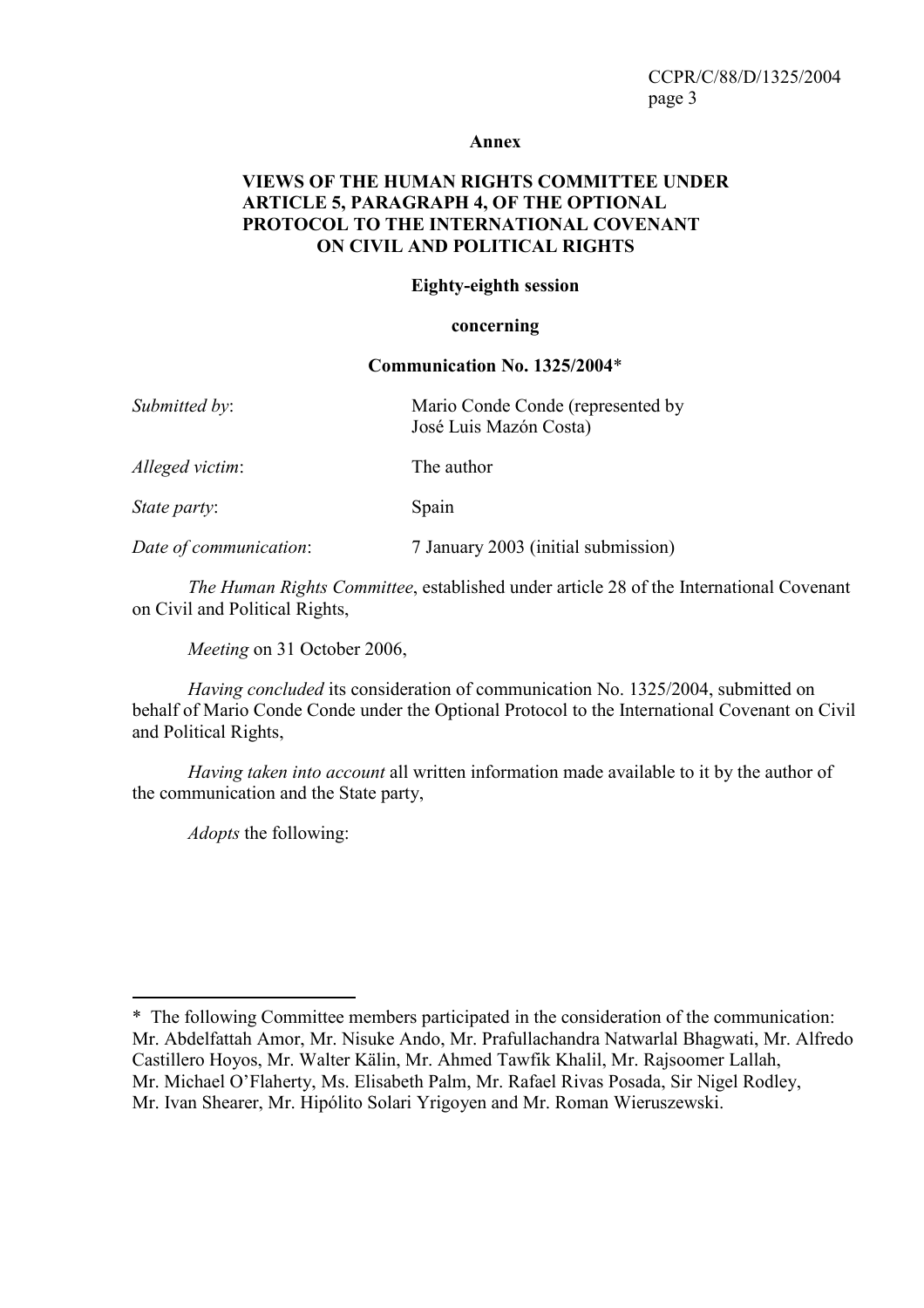## Views under article 5, paragraph 4, of the Optional Protocol

1. The author of the communication, dated 7 January 2003, is Mario Conde Conde, a Spanish national born in 1948 and currently detained in Alcalá-Meco prison in Madrid. He claims to be a victim of a violation by Spain of article 14, paragraph 5, of the Covenant. The Optional Protocol entered into force for Spain on 25 April 1985. The author is represented by counsel, José Luis Mazón Costa.

#### Factual background

2.1 The author was President of the Banco Español de Crédito (Banesto) at the time the events took place. In early 1989, exercising the powers conferred on him by virtue of his office, but without the authorization of the Banesto administration, he disposed unilaterally of 300 million pesetas ( $\epsilon$ 1,803,339) for purposes other than the proper business of the company. This incident was followed by a number of other corporate transactions and accounting fraud operations by companies with links to Banesto.

2.2 On 14 November 1994, the prosecutor's office attached to the National High Court brought criminal proceedings against 10 individuals, including the author, who was charged on eight counts relating to nine transactions: four counts of misappropriation, three of fraud and one of forgery of a commercial document. In addition to the proceedings brought by the Government Advocate, 14 acusaciones particulares (private prosecutions) and acusaciones populares (citizens' actions) were brought. In the course of the hearings, which lasted two years, statements were taken from 470 witnesses and expert witnesses. The case file consisted of 53 volumes of pretrial proceedings and 121 volumes of evidence.

2.3 On 31 March 2000, the National High Court:

 (1) Found the author guilty of misappropriation in relation to the "Cementeras" operation and sentenced him to four years and two months' imprisonment and payment of joint and several compensation to Banesto in the amount of 1,556 million pesetas ( $\epsilon$ 9,353,322);

 (2) Found the author guilty of a continuing offence of fraud in relation to the Centro Comercial Concha Espina y Oil Dor operations and sentenced him to six years' imprisonment and payment of joint and several compensation to Banesto in the amount of 1,880,016,900 pesetas (€11,301,900);

 (3) Found the author not guilty of misappropriation in relation to the Carburos Metálicos operation;

 (4) Found the author not guilty of misappropriation for the withdrawal of cash funds from Banesto (referred to as the "300 million in cash" operation). The court took the view that an offence of misappropriation had been committed, but classed it as a single offence and thus time-barred, five years having passed as required by the relevant law, and the author consequently incurred no criminal liability;

 (5) Found the author not guilty on one count of misappropriation and one of fraud in relation to the Isolux operation;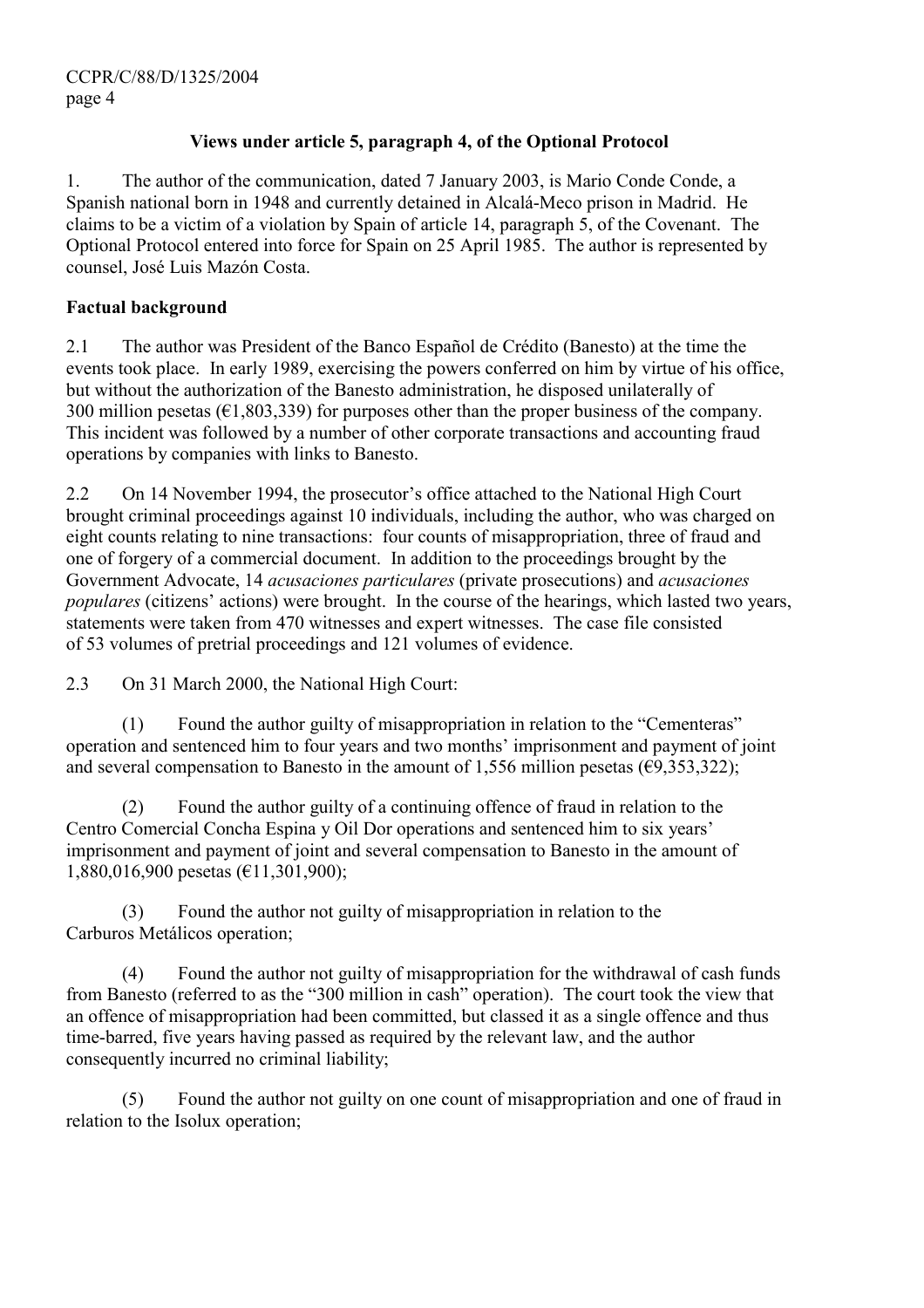(6) Found the author not guilty on one count of misappropriation and one of fraud in relation to the Promociones Hoteleras operation; and

Found the author not guilty of forgery of a commercial document in relation to the accounting fraud operation.

2.4 The author submitted an appeal in cassation on 39 grounds, most of which alleged errors in the assessment of the evidence at trial and violations of the principle of presumption of innocence, maintaining that he had been convicted on the basis of insufficient incriminating evidence. Separate appeals in cassation were also lodged, one by the Government Advocate, three in the form of acusaciones populares and six as acusaciones particulares.

2.5 On 29 July 2002, the Supreme Court rejected the author's appeal and partially upheld the Government Advocate's appeal, the acusaciones populares and two of the acusaciones particulares. The Court upheld the National High Court's sentence, except in relation to points (4) and (7) above:

With regard to point (4), the Supreme Court characterized the charge of misappropriation (the "300 million in cash" operation) as a continuing offence and therefore not time-barred. Consequently, the Court sentenced the author to six years and one day's imprisonment and payment of 300 million pesetas  $(\text{\textsterling}1,803,339)$  in compensation.

With regard to point (7), the Supreme Court found an offence of forgery of a commercial document in connection with the accounting fraud operation, and sentenced the author to four years' imprisonment and a fine of 1 million pesetas  $(66,011)$ .

The Supreme Court partially set aside the High Court sentence against the author and increased the penalty imposed in first instance, characterizing the charge of misappropriation (the "300 million in cash" operation) as a continuing offence and therefore not time-barred, and finding an offence of forgery of a commercial document in connection with the accounting fraud operation.

#### The complaint

3.1 The author alleges a violation of article 14, paragraph 5, of the Covenant, arguing that he was unable to secure a full review of the sentence handed down by the National High Court since the review in the higher court dealt only with points of law. He argues that the sentence was based on an evaluation of a great deal of evidence that the Supreme Court had been unable to reconsider.

3.2 The author alleges a second violation of article 14, paragraph 5, on the grounds that he was denied any kind of review in relation to his conviction and the increased sentence imposed by the Supreme Court. The author claims that Spain, unlike other States parties, did not enter reservations to article 14, paragraph 5, to ensure that this provision would not apply to first-time convictions handed down by an appeal court. He adds that the settled practice of the Constitutional Court is that there is no right of appeal for amparo in respect of a sentence handed down by the court of cassation, so it was futile to submit an application for *amparo* in this case.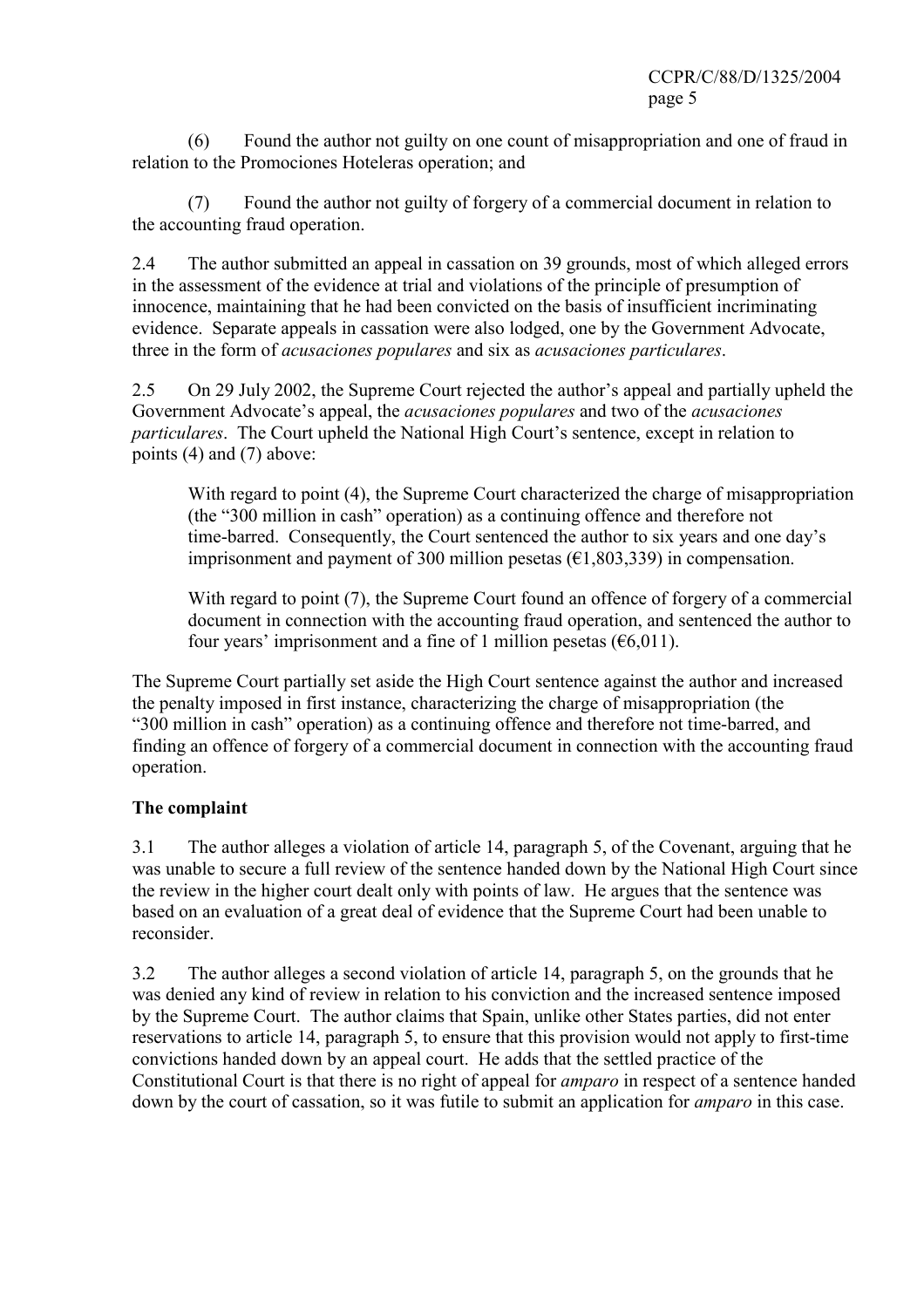#### State party's observations on admissibility and the merits

4.1 In its note verbale of 3 January 2005, the State party maintains that the communication is inadmissible under article 5, paragraph 2 (b), of the Covenant because domestic remedies have not been exhausted. It argues that the author's appeal in cassation made no mention of the right to review of the sentence and did not invoke article 14, paragraph 5, of the Covenant or any similar provisions of domestic or international law. Furthermore, the author failed to submit an application for amparo to the Constitutional Court claiming a violation of his right to a review of the sentence.

4.2 The State party submits that, in contrast with past practice, as a result of the development of the Constitutional Court's case law and doctrine, there has been a considerable broadening of the scope of the remedy of cassation, which now permits a thorough review of the facts and the evidence. The State party cites as an example of that transformation the judgement in cassation in the author's own case, which ruled on many points of fact raised by the appellants in connection with the presumption of innocence and errors of fact in the evaluation of the evidence. The State party quotes from the judgement handed down by the Supreme Court, which reads: "... the various parties have had the opportunity to formulate more than 170 grounds for cassation, frequently invoking errors of fact in the assessment of evidence and the subsequent review of proven facts. The presumption of innocence is also invoked as grounds for challenging the rationality and logic applied in assessing the evidence. This implies that we are speaking of a remedy that goes beyond the strictly defined, formal limits of cassation in the conventional sense and satisfies the requirement of a second hearing."

4.3 As to the conviction and heavier sentence imposed on appeal, the State party points out that the Constitutional Court has established that "there is no denial of the right of appeal even where [the sentence] is handed down by exactly the same court as tried the case on appeal". Moreover, article 14, paragraph 5, cannot be interpreted as denying the prosecuting parties the right of appeal. In the State party's view, the fact that a number of States parties have made reservations to article 14, paragraph 5, of the Covenant, thereby excluding its application to cases in which a heavier sentence is handed down, does not imply that the provision itself precludes the imposition of a heavier sentence.

4.4 The State party argues that the author claimed only a violation of article 14, paragraph 5, yet the points raised, had they been borne out, would have constituted violations of numerous articles of the Covenant, which raises the question of what the real purpose of the communication is.

4.5 In a note verbale dated 10 January 2006, the State party repeats that the author's appeal in cassation included no claim of a violation of the right of appeal, and that he failed to apply for amparo, which would have allowed him to make such a claim.

4.6 The State party also repeats that the Constitutional Court has developed its interpretation of the remedy of cassation in Spain, broadening it so that it now allows a thorough review of the facts and the evidence.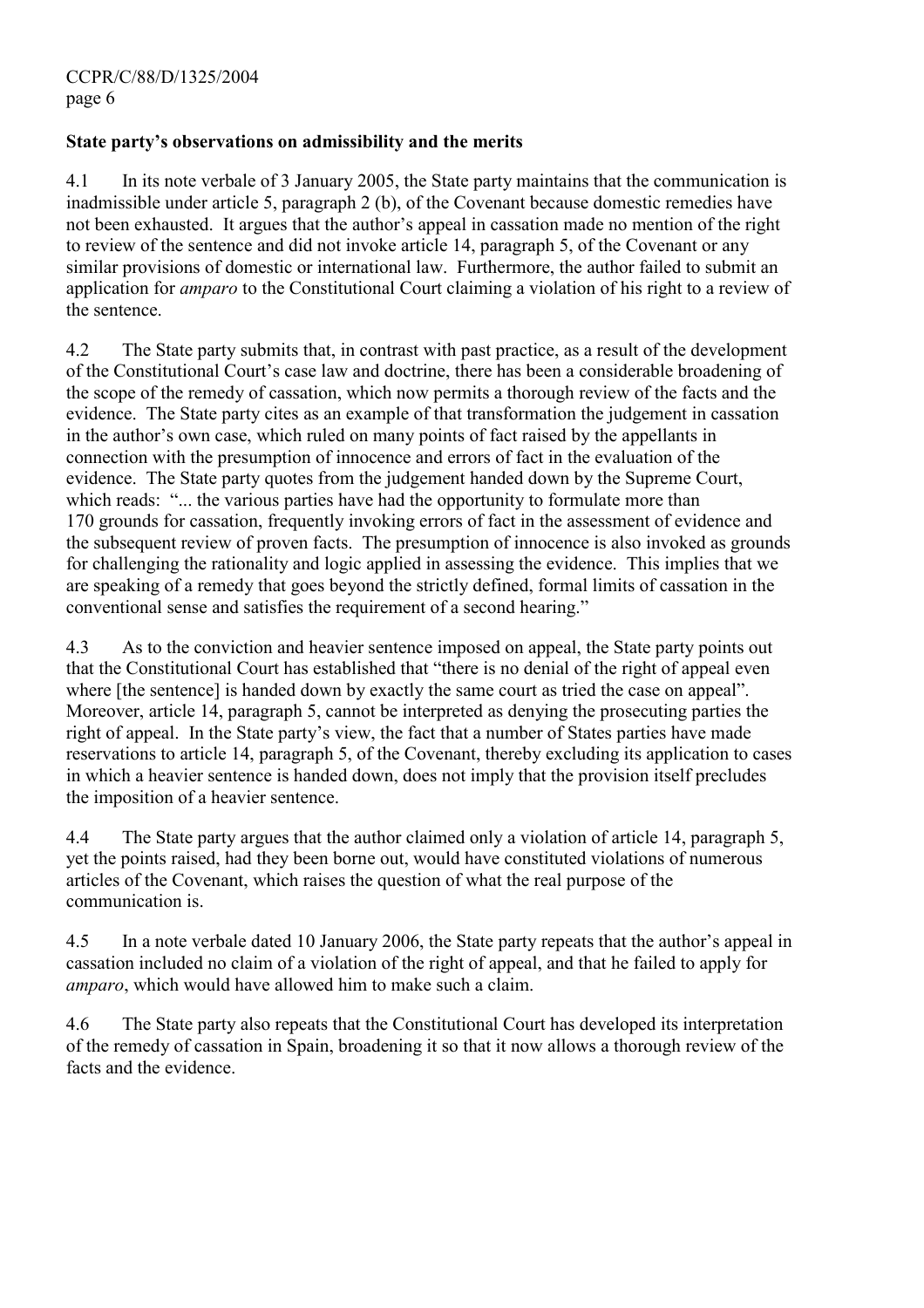4.7 It further repeats that the author claimed only a violation of article 14, paragraph 5, even though the claims made in the communication would constitute a violation of a considerable number of articles of the Covenant.

## Author's comments

5.1 On the question of exhaustion of domestic remedies, the author refers to the Committee's Views in Pérez Escolar v. Spain (communication No. 1156/2003), which relates to the same judicial proceedings and which the Committee found admissible since the remedy of *amparo* was ineffective.

5.2 The author repeats that the limitations of Spain's remedy of cassation precluded any review of the credibility of witnesses or reconsideration of the allegedly conflicting documentary evidence on which the conviction rested.

5.3 The author argues that he had been found not guilty by the lower court in the "accounting fraud" and "300 million in cash" operations but had been convicted by the higher court and sentenced by it to four years' imprisonment and to six years' imprisonment plus a fine of 300 million pesetas, respectively. He repeats that there was no possibility of review of the heavier sentence by a higher court. He recalls that, in its Views on *Gomariz v. Spain* (communication No. 1095/2002), the Committee found that the lack of a remedy in respect of a first-time sentence handed down on appeal with no possibility of review was a violation of article 14, paragraph 5, of the Covenant.

## Issues and proceedings before the Committee

6.1 In accordance with rule 93 of its rules of procedure, before considering any claims contained in a communication, the Human Rights Committee must decide whether or not the communication is admissible under the Optional Protocol to the Covenant.

6.2 The Committee has ascertained, as required under article 5, paragraph 2 (a), of the Optional Protocol, that the same matter is not being examined under another procedure of international investigation or settlement.

6.3 The Committee has noted the State party's argument that domestic remedies were not exhausted, since the alleged violations that were referred to the Committee were never brought before the domestic courts. However, the Committee recalls its established jurisprudence that it is only necessary to exhaust those remedies that have a reasonable prospect of success.<sup>[1](#page-8-0)</sup> An application for *amparo* had no prospect of success in relation to the alleged violation of article 14, paragraph 5, of the Covenant, and the Committee therefore considers that domestic remedies have been exhausted.

6.4 The author claims a violation of article 14, paragraph 5, of the Covenant, on the grounds that the evidence that proved decisive for his conviction was not reviewed by a higher court owing to the limited scope of Spain's remedy of cassation. However, the Committee finds from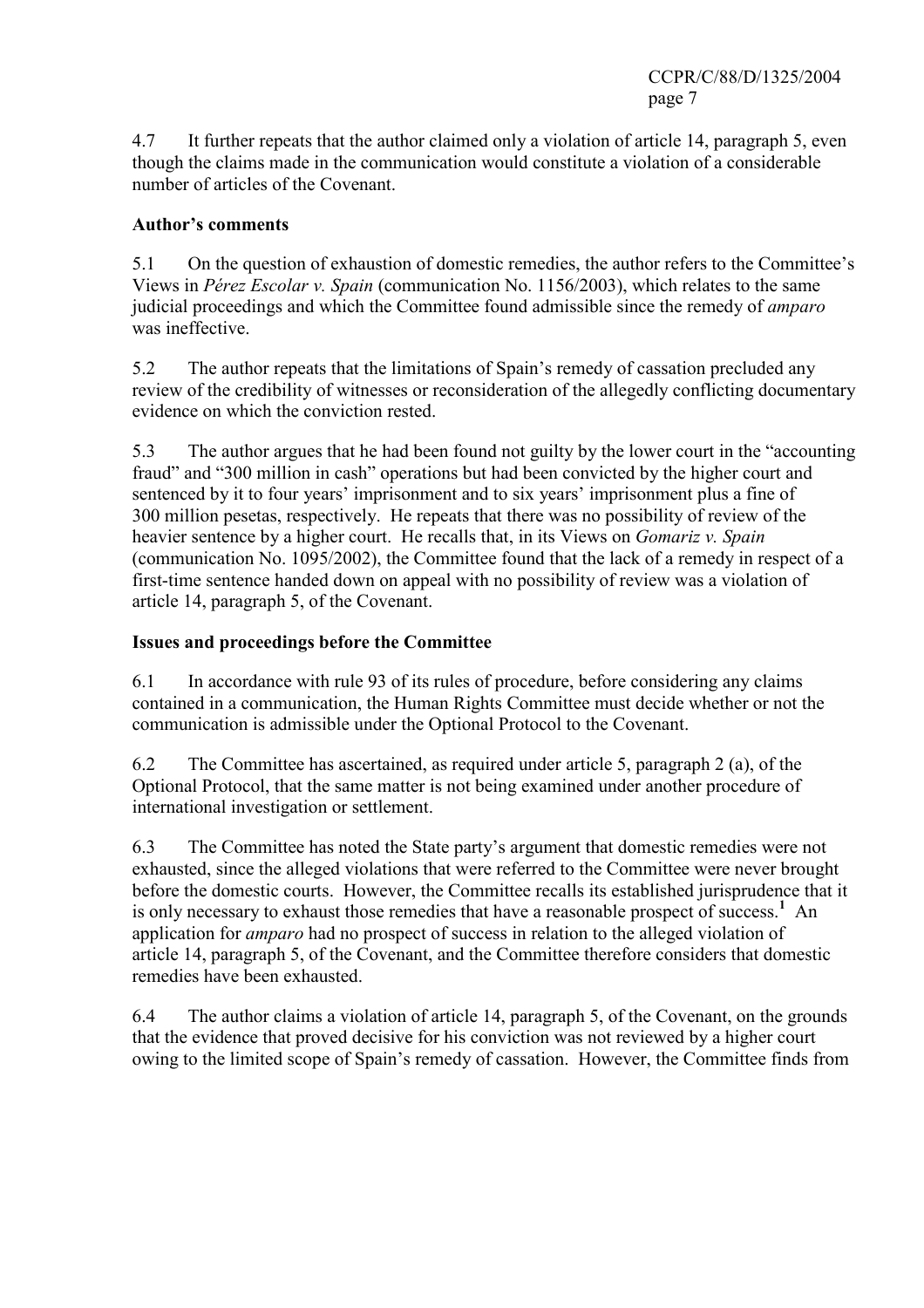CCPR/C/88/D/1325/2004 page 8

the judgement that the Supreme Court looked carefully and in detail at the trial court's evaluation of the evidence relating to the charges against him and that it did indeed diverge to some extent from the High Court's assessment in respect of two of the charges. The Committee finds that this complaint of a violation of article 14, paragraph 5, has not been sufficiently substantiated for the purposes of admissibility and declares it inadmissible under article 2 of the Optional Protocol.

6.5 The Committee finds that the author's complaint in respect of his conviction and the imposition of a heavier sentence on appeal with no possibility of review by a higher court raises issues under article 14, paragraph 5, of the Covenant, and declares it admissible.

## Consideration of the merits

7.1 The Human Rights Committee has considered the present communication in the light of all the information made available by the parties, as required by article 5, paragraph 1, of the Optional Protocol.

7.2 The Committee takes note of the author's contention that his conviction by the appeal court on two counts of which he had been cleared by the trial court, and the subsequent imposition of a heavier penalty, could not be reviewed by a higher court. It recalls that the absence of any right of review in a higher court of a sentence handed down by an appeal court, where the person was found not guilty by a lower court, is a violation of article 14, paragraph 5, of the Covenant.<sup>[2](#page-8-0)</sup> The Committee notes that, in the present case, the Supreme Court found the author guilty of an offence of forgery of a commercial document, a charge of which he had been acquitted in the lower court, and that it characterized the offence of misappropriation as a continuing offence and thus not time-barred. On that basis the Supreme Court partially set aside the lower court's sentence and increased the penalty, with no opportunity for review of either the conviction or the sentence in a higher court in accordance with the law. The Committee finds that the facts before it constitute a violation of article 14, paragraph 5.

8. The Human Rights Committee, acting under article 5, paragraph 4, of the Optional Protocol to the International Covenant on Civil and Political Rights, is of the view that the facts before it disclose a violation of article 14, paragraph 5, of the Covenant.

9. In accordance with article 2, paragraph 3 (a), of the Covenant, the State party is required to furnish the author with an effective remedy which allows a review of his conviction and sentence by a higher tribunal. The State party has an obligation to take the necessary measures to ensure that similar violations do not occur in future.

10. By becoming a party to the Optional Protocol, Spain recognized the competence of the Committee to determine whether there has been a violation of the Covenant. Pursuant to article 2 of the Covenant, the State party has undertaken to ensure to all individuals within its territory and subject to its jurisdiction the rights recognized in the Covenant and to furnish them